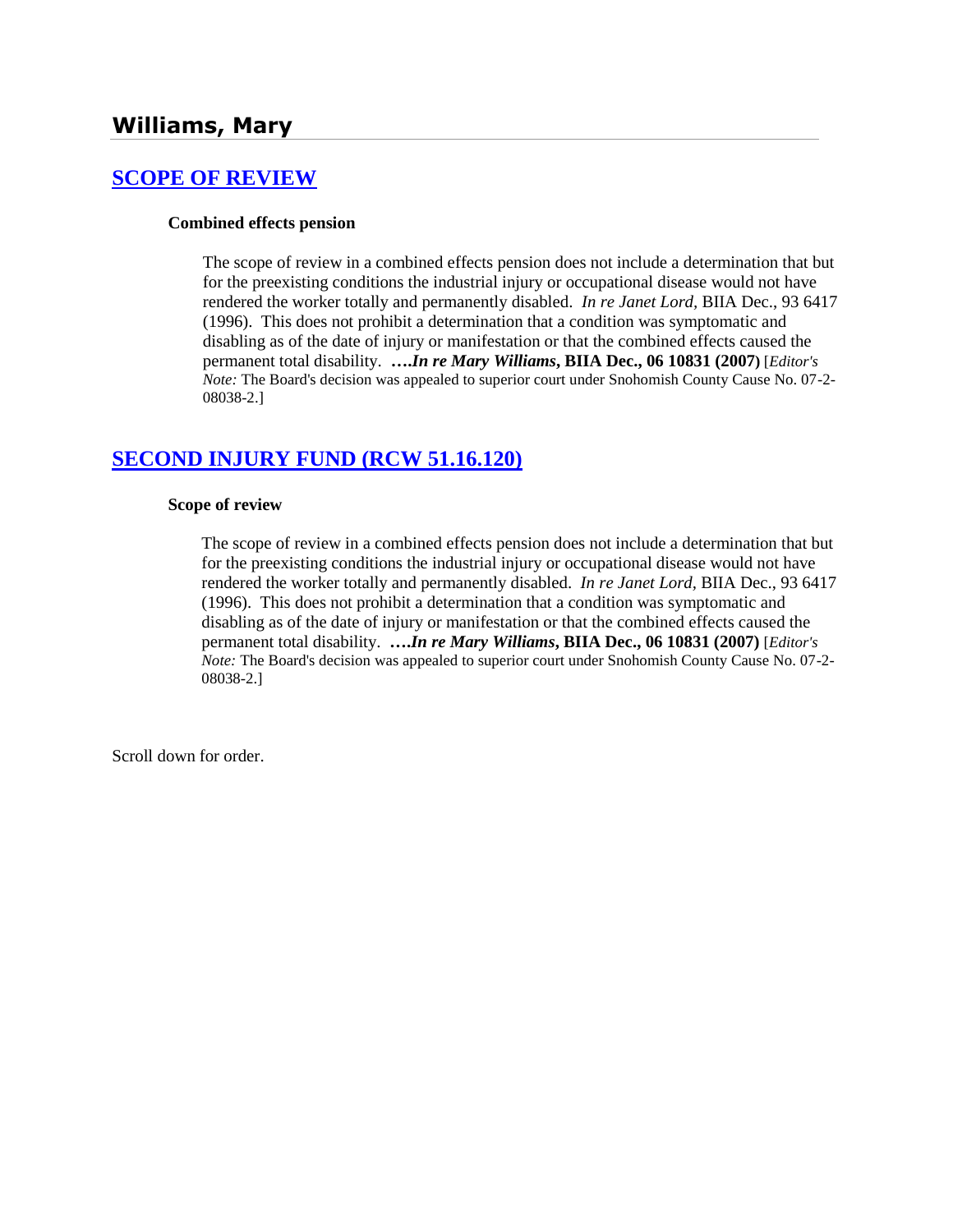# **BEFORE THE BOARD OF INDUSTRIAL INSURANCE APPEALS STATE OF WASHINGTON**

**)**

1 **IN RE: MARY A. WILLIAMS ) DOCKET NO. 06 10831**

**CLAIM NO. W-525067 ) DECISION AND ORDER**

APPEARANCES:

2

3

4

5

6

7

8

9

10

17

Claimant, Mary A. Williams, by Law Office of William D. Hochberg, per William D. Hochberg

| Self-Insured Employer, The Boeing Company, by |
|-----------------------------------------------|
| Craig, Jessup & Stratton, PLLC, per           |
| Gibby M. Stratton                             |

11 12 13 14 15 16 The claimant, Mary A. Williams, filed an appeal with the Board of Industrial Insurance Appeals on January 23, 2006, from an order of the Department of Labor and Industries dated January 17, 2006. In this order, the Department closed the claim with time-loss compensation as paid through October 30, 2002, and directed the self-insured employer to pay the claimant a permanent partial disability award of 4 percent of the right arm at or above the deltoid insertion or by disarticulation at the shoulder. The Department order is **REVERSED AND REMANDED**.

# **DECISION**

18 19 20 21 22 23 24 25 26 27 28 29 30 31 32 Pursuant to RCW 51.52.104 and RCW 51.52.106, this matter is before the Board for review and decision on a timely Petition for Review filed by the self-insured employer to a Proposed Decision and Order issued on April 5, 2007, in which the industrial appeals judge reversed and remanded the Department order dated January 17, 2006. We agree with the industrial appeals judge's determinations in his Proposed Decision and Order that the claimant's right wrist condition subsequent to December 2002 is related to the December 6, 1999 industrial injury; that treatment of that condition provided by Edward North, M.D., from October 24, 2004 through September 7, 2005, should be authorized and paid for by the self-insured employer; and that the claimant is entitled to total disability benefits from October 31, 2002, forward. However, we disagree with the industrial appeals judge's determination in his Proposed Decision and Order that the effective date of the classification of the worker as permanently and totally disabled should be January 17, 2006, selecting instead September 7, 2005, as the effective date of the change in classification. In addition to the above, we have granted review in order to clarify the limitation to the scope of our review previously defined by *In re Janet Lord*, BIIA Dec., 93 6147 (1996) for appeals in which permanent total disability involving multiple disabilities is at issue.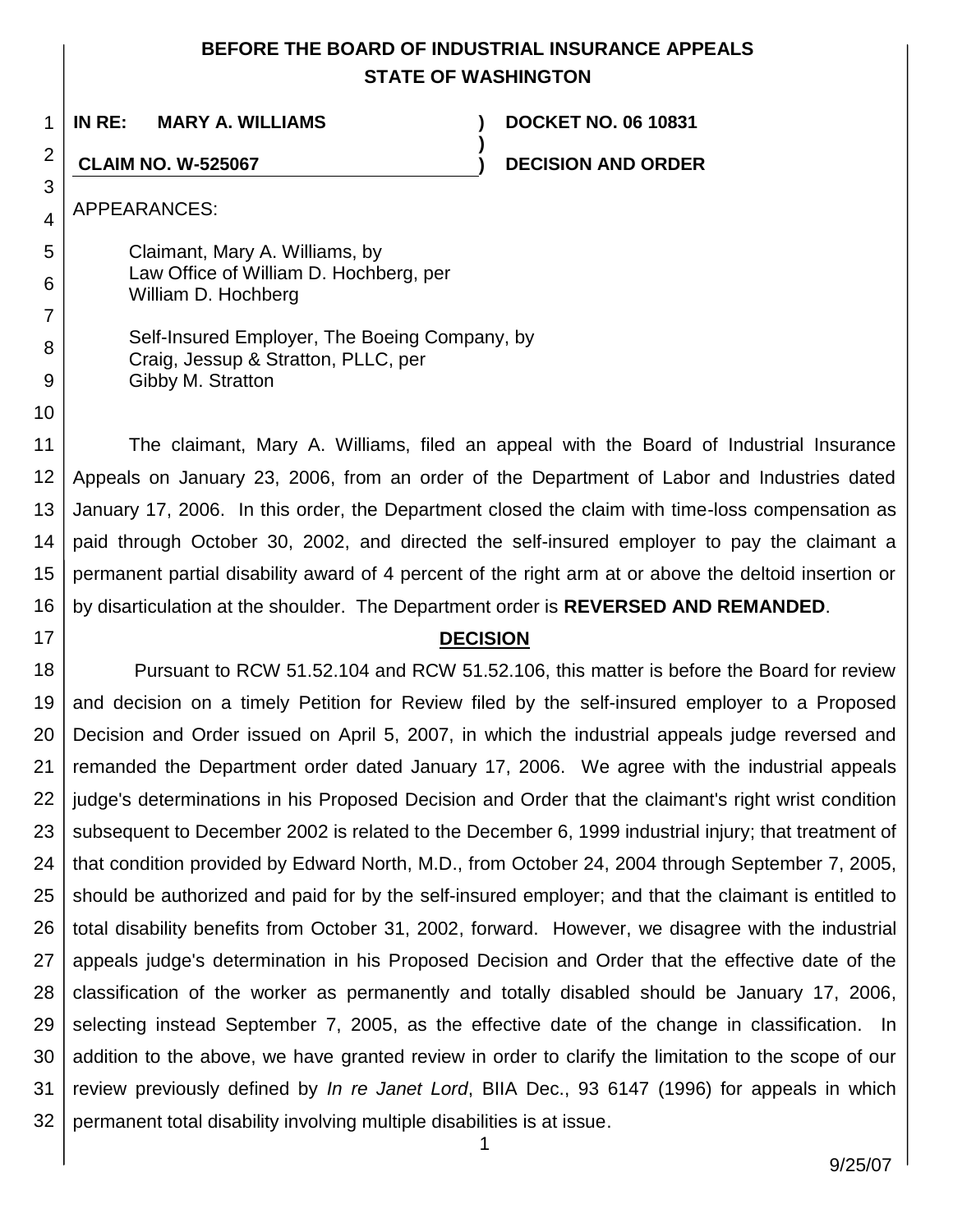### Preliminary Evidentiary Matters

We have reviewed the evidentiary rulings in the record of proceedings. Those rulings are affirmed except as delineated below:

4 5 In the transcript of the testimony of Mary A. Williams, the objection at page 26, line 9 is sustained and the preceding answer is stricken.

6 7 8 9 In the deposition of Kathy Reid, the hearsay objections at page 19, line 14; page 20, lines 17 and 23; page 29, line 13; and page 31, line 10 are sustained. The testimony at page 19, lines 10-12; page 20, line 12 beginning with ". . . he indicated" through line 22; page 29, lines 11-12; and page 31, line 4 beginning with " . . . that he reported" through line 9, is stricken.

10 11 12 13 In the deposition of Edward North, M.D., the objection at page 26, line 5 is sustained. The objection at page 31, line 18 is sustained and the testimony at page 31, line 22 beginning with ". . . and" through page 32, line 2 is stricken. The objection at page 32, line 10 is sustained and the testimony at page 32, lines 8-14 is stricken. The objection at page 51, line 16 is sustained.

14 15 In the deposition of Andrew Camarda, the hearsay objection at page 35 is sustained and the testimony from page 34, line 23 through page 35, line 17 is stricken.

### History and Causation

17 18 19 20 21 22 23 24 25 26 Prior to the December 6, 1999 industrial injury, Ms. Williams had significant cardiac, knee, and other disabilities that limited her to sedentary or light work with significant restrictions to lifting, bending, walking, and complete restrictions to kneeling, crawling, squatting, and climbing. These pre-existing disabilities and the restrictions therefrom did not completely foreclose Ms. Williams from obtaining and performing some form of reasonably continuous gainful employment. She was able to work for the self-insured employer at its Harbour Point facility where it employs workers who need significant accommodations in order to maintain employment. Ms. Williams required a parking permit so that she had only a short distance to walk to the building that housed her work station. The job at the Harbour Point facility required the claimant to use both hands while operating small tools such as drills, presses, sanders, and riveters.

27 28 29 30 31 32 Following the December 6, 1999 industrial injury to her right wrist, Ms. Williams never returned to work. Dr. North, her attending hand surgeon, performed surgery on the right wrist in January 2002, during which he removed a 1 cm. bone fragment that had adhered to soft tissue in the wrist. Dr. North continued to see the claimant for wrist pain and popping through December 2002. The wrist condition resulted in additional restrictions to Ms. Williams such as further limiting her ability to lift and carry, preventing her from using impact or vibratory tools, and

2 3

16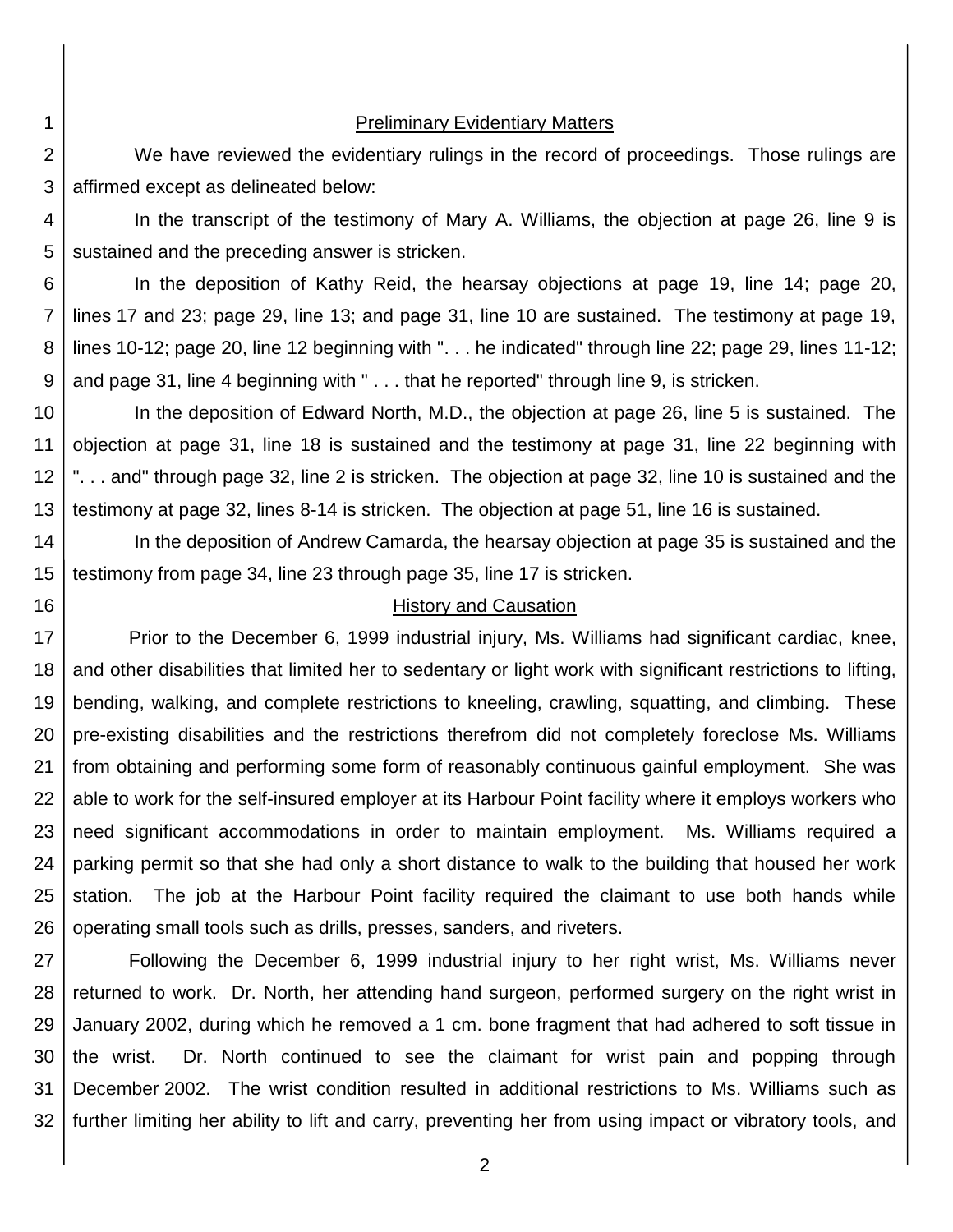1 2 3 4 limiting her ability to grasp or grip objects or use her right hand for repetitive activity. These new restrictions prevented her from returning to her job at the Harbour Point facility. Thereafter, the claimant continued to have right wrist pain on the ulnar side, decreased wrist motion in radial deviation, and wrist popping.

5 6 7 8 9 10 In October 2004, Ms. Williams returned to Dr. North complaining of increased right wrist pain. She attributed these symptoms to bearing weight on her right wrist when she used a cane or walker to ambulate because of a painful low back. Dr. North performed a right wrist arthroscopic surgical procedure that revealed a tear of the right wrist triangular fibro cartilage complex, which he then repaired. That tear had not been present in July 2000 when an arthrogram of the wrist was performed. Dr. North did not observe it during the first surgery in 2002.

11 12 13 14 15 16 After the second surgery, Ms. Williams had additional permanent restrictions to the use of her dominant arm and hand. Dr. North last saw the claimant for her right wrist condition on September 7, 2005. He concluded that the right wrist permanent impairment had increased since the second surgery, but that the condition was now medically stable. He testified that but for the industrial injury and the first surgery, the claimant's right wrist would not have flared by her use of the cane and the second surgery would not have been necessary.

17 18 19 20 21 22 23 24 25 The self-insured employer argues that the right wrist triangular fibro cartilage complex tear was not proximately caused by the December 6, 1999 industrial injury, but instead was due to a supervening cause, the use of a cane and walker by Ms. Williams due to unrelated back pain. The employer contends that it should not be responsible for the right wrist treatment and total disability benefits subsequent to the claimant's rating examination by Dr. North on October 30, 2002. Our industrial appeals judge found that Ms. Williams' right wrist condition, for which the 2004-2005 treatment was provided, was proximately caused by the industrial injury and earlier treatment therefor, and that she had been totally disabled since October 31, 2002, and directed the self-insured employer to provide those benefits.

26 27 28 29 30 31 We agree with the self-insured employer that the weight of the evidence proves that the flare-up of the right wrist symptoms, along with the triangular fibro cartilage complex tear that occurred subsequent to December 2002, were likely due to her use of a cane and/or walker to ambulate because of back pain. Nonetheless, these wrist conditions must be accepted under this claim because they did not occur due to any supervening traumatic event, but instead arose incident to activities of daily living.

32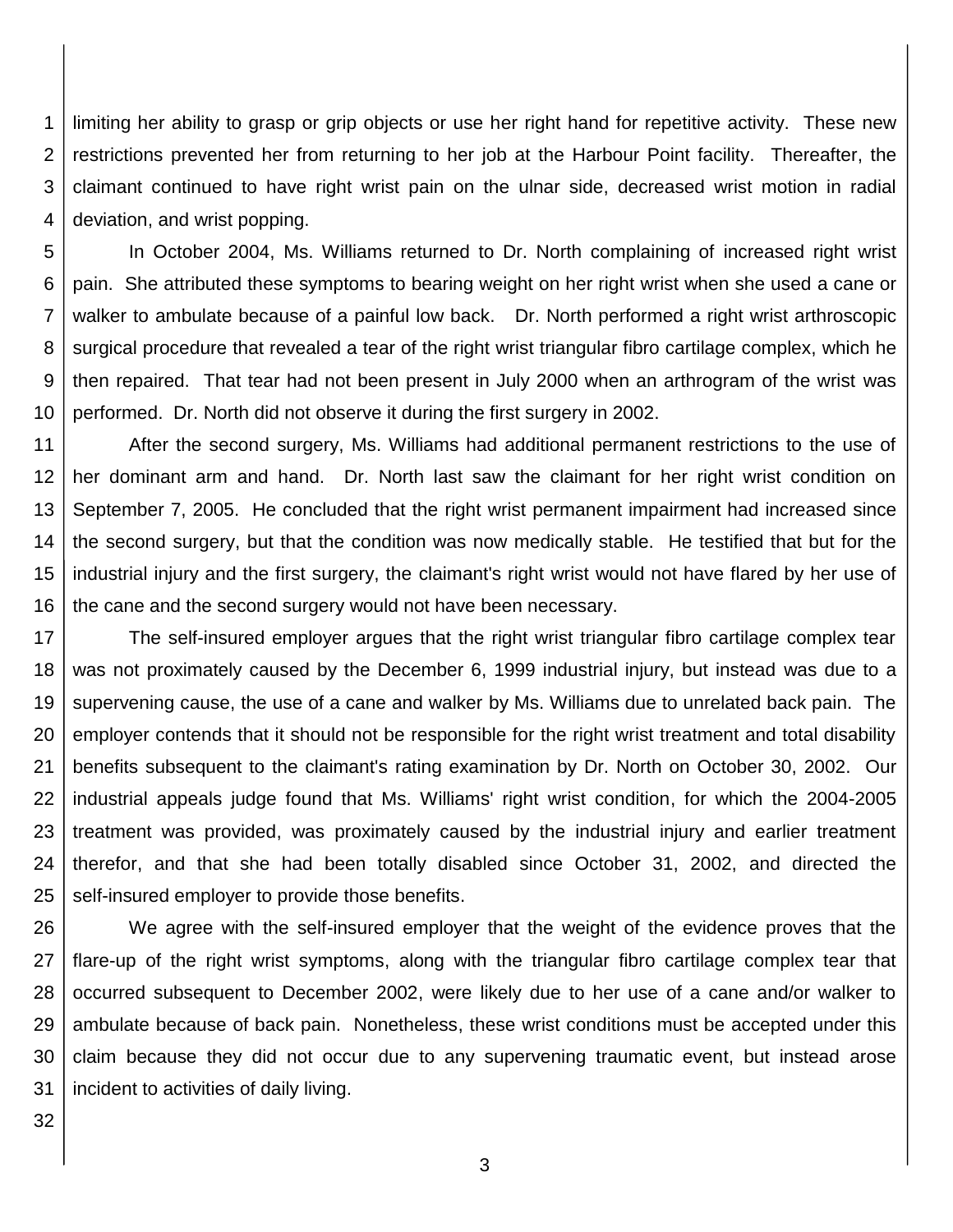In *McDougle v. Department of Labor & Indus.*, 64 Wn.2d 640 (1964), our Supreme Court set forth a principle of legal causation that is applicable in just such a situation as is presented in this appeal. The court stated:

> Aggravation of the claimant's condition caused by the ordinary incidents of living—by work which he could be expected to do; by sports or activities in which he could be expected to participate—is compensable because it is attributable to the condition caused by the original injury.

The test to be applied, in cases such as the present, is whether the activity which caused the aggravation is something that the claimant might reasonably be expected to be doing, or whether it is something that one with his disability would not reasonably be expected to be doing. See 1 Larson, Workmen's Compensation Law § 13.11, p. 183.

*McDougle*, at 644-645.

. . . .

There are few activities that are more obviously "activities of daily living" than being able to get around the house, walk out to a mailbox, and enter and exit an automobile to shop or see a doctor. The use of a cane and a walker enabled Ms. Williams to perform these and other activities of daily living that she otherwise might not have been able to accomplish. It is true that the use of these assistive devices required the claimant to bear weight on her right wrist. However, there is no proof in the record that she had been warned by Dr. North or any other physician against the use of her wrist in this fashion. The fact that in 2002 Dr. North had rated her permanent right wrist disability at 4 percent of the right upper extremity does not by itself indicate that it was unreasonable for Ms. Williams to bear weight on her right wrist through the use of a cane or walker. An injured worker should not be expected to remain bedridden in order to prevent any possible chance that a disability could become aggravated. See *Scott Paper Co. v. Department of Labor & Indus.*, 73 Wn.2d 840 (1968).

### Total Disability

Ms. Williams contends that she has been totally disabled since her date of injury, December 6, 1999. Indeed, she has not returned to work since that time. She has not received time-loss compensation since October 30, 2002. She contends that she is entitled to receive total disability benefits since that time, and that somewhere in the period between October 31, 2002 and the date of the closing order (January 17, 2006), her disability status should change from that of **temporary** total disability to **permanent** total disability.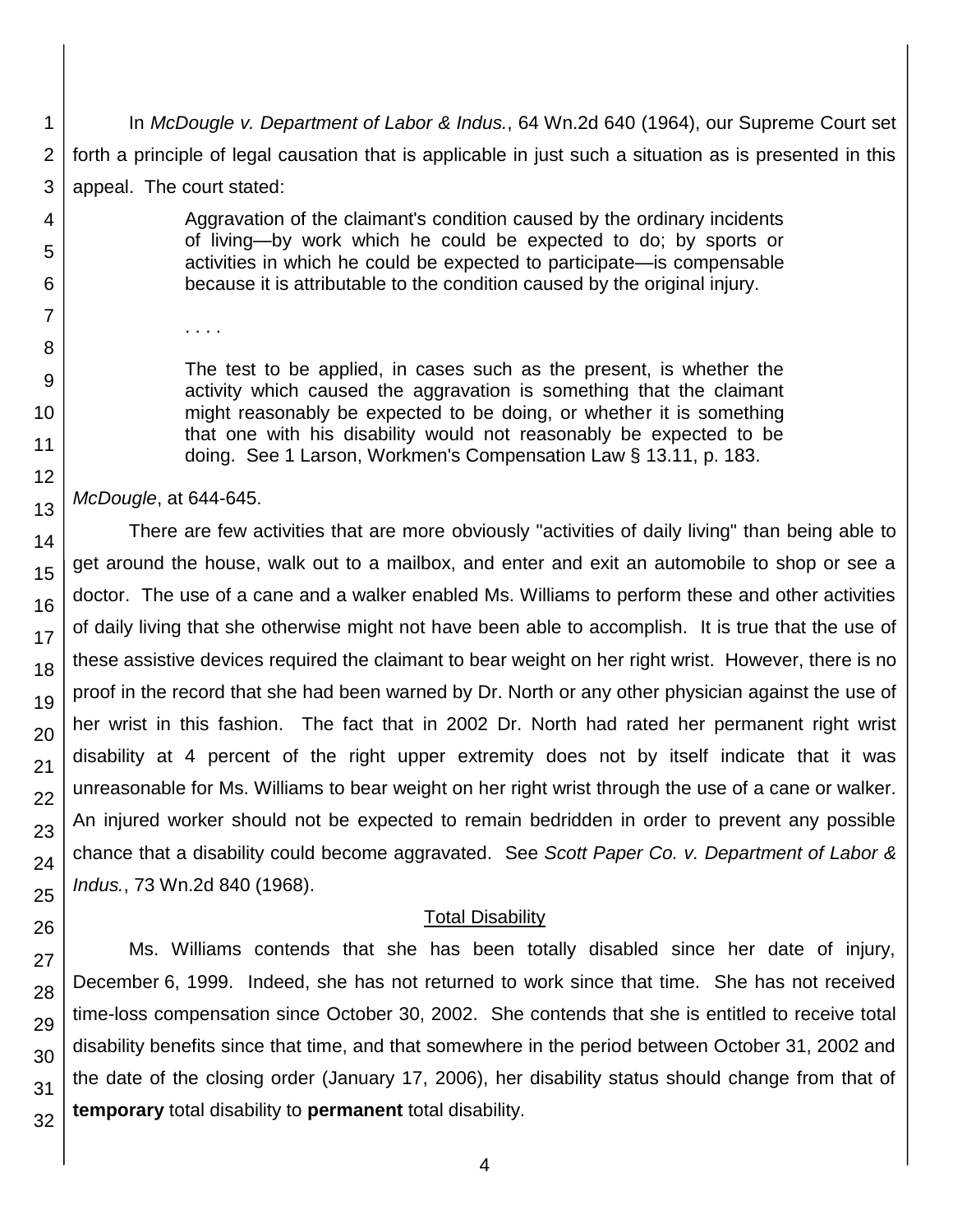In *Spring v. Department of Labor & Indus.*, 96 Wn.2d 914 (1982), our Supreme Court stated:

A prima facie case of total disability can be made when it is established that a workman was able to work prior to injury and is unable to do so after injury because of pain and the nature of the injury; when medical experts have testified to the loss of function and limitations on his ability to work; and when vocational experts have concluded that the workman is not employable in the competitive labor market.

### *Spring*, at 918.

1

2

3

4

5

6

7

8

9

10

11 12

13

14

15

16

17 18

19

20

21 22

23

24

25

26

27

The scope and complexity of the factors that may need to be considered by the finder of fact in appeals where total disability is at issue is best described by the Court of Appeals in *Fochtman v. Department of Labor & Indus.*, 7 Wn. App. 286 (1972):

Total disability is inability, as the result of a work-connected injury, to perform or obtain work suitable to the workman's qualifications and training. Total disability is not a purely medical question. It is a hybrid quasi-medical concept in which there are intermingled in various combinations, the medical *fact* of loss of function and disability, together with the inability to perform and the inability to obtain work as a result of his industrial injury. A workman may be found to be totally disabled, in spite of sporadic earnings, if his physical disability, caused by the injury, is such as to disqualify him from regular employment in the labor market. Indeed, if the injury has left the workman so disabled that he is incapable of becoming a workman of acceptable capacity in any well-known branch of the labor market—if his capacity to work is no longer a merchantable article in the labor market—it is incumbent upon the department to show that such special employment can, in fact, be obtained by him. *Kuhnle v. Department of Labor & Indus.,* [12 Wn.2d 191 (1942)]*;* 2 A. Larson, The Law of Workmen's Compensation §§ 57 and 57.71 (1971).

Proof of permanent total disability is more individualized than proof of permanent partial disability. The testimony necessarily requires a study of the whole man as an individual—his weakness and strengths, his age, education, training and experience, his reaction to his injury, his loss of function and other relevant factors that build toward the ultimate conclusion of whether he is, as a result of his injury, disqualified from employment generally available in the labor market.

*Fochtman*, at 294-295.

28 29 30 31 32 Having reviewed the medical, vocational, and lay evidence in the record, we conclude that Ms. Williams has been totally disabled since October 31, 2002, for the reasons stated in the Proposed Decision and Order. The record supports a finding that Ms. Williams has been totally disabled since October 31, 2002, and that disabilities and restrictions resulting from her December 6, 1999 industrial injury are a proximate cause of her ongoing total disability.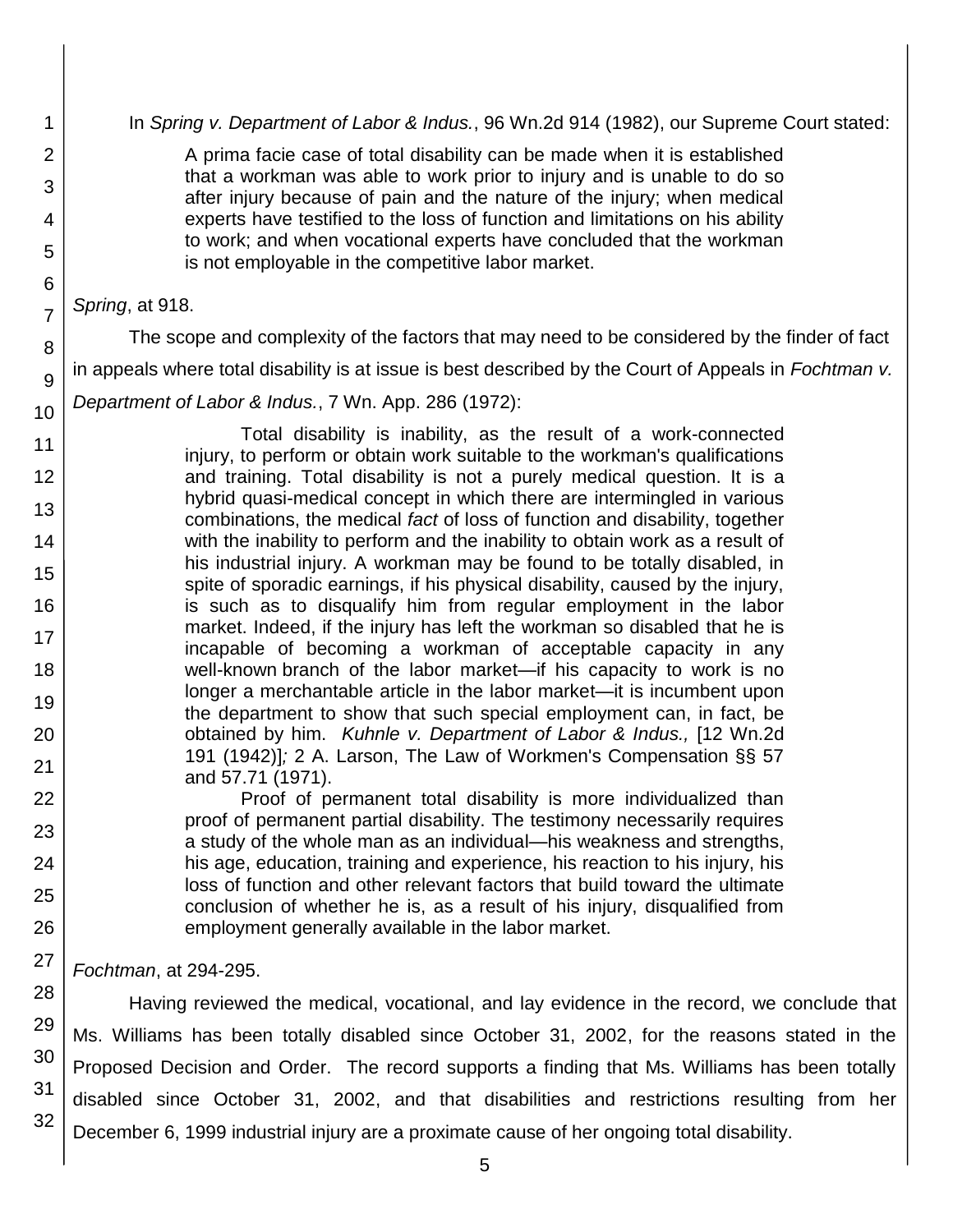### Effective Date of Classification of Permanent Total Disability

2 3 4 5 6 7 8 9 10 11 12 As stated before, we agree with our industrial appeals judge that Ms. Williams has been totally disabled since October 31, 2002. However, based on the medical and vocational evidence in the record, the self-insured employer is clearly correct that under the criteria we established in *In re Frederic Cuendet*, BIIA Dec., 99 21825 (2001), the effective date of the claimant's entitlement to permanent total disability benefits should **not** be the date of the closing order. We believe that the appropriate effective date for the classification of Ms. Williams as a permanently and totally disabled worker is September 7, 2005, the date she was last examined by Dr. North and during which examination Dr. North concluded that no further treatment would improve her condition. We believe that the medical services she received for her right wrist up to and including that date were "proper and necessary medical and surgical services" within the meaning of RCW 51.36.010. No vocational activity designed to return Ms. Williams to gainful employment occurred after that date.

#### Scope of Review

14 15 16 17 18 19 20 21 22 Entitlement to total disability benefits, and in particular permanent total disability benefits, is at issue in Ms. Williams' appeal. The above quotation from *Fochtman* amply illustrates the breadth and complexity of relevant considerations or factors in total disability cases. Just as each injured worker is an individual, so proof of total disability is individualized and findings may need to be made regarding the effect of numerous conditions that are related to, pre-existing, or subsequent to the industrial insurance claim that is the subject matter of the appeal. Often in permanent total disability appeals, the injured worker contends that disabilities resulting from an industrial injury or occupational disease, when combined with the effects of other disabilities that antedate the claim or the reopening of the claim, render her permanently and totally disabled.

23 24 25 26 27 28 29 However, the scope of our review in a "combined effects" type case is not unlimited. RCW 51.16.120(1), regarding the second injury fund, provides in relevant part: ". . . The department shall pass upon the application of this section in all cases where benefits are paid for total permanent disability or death and issue an order thereon appealable by the employer." We construed that statute to deprive us of jurisdiction to enter a finding that "but for the preexisting condition, the industrial injury alone would not have rendered the claimant totally and permanently disabled." *In re Janet Lord*, BIIA Dec., 93 6147 (1996), at 2. Such a finding is a necessary finding

30

1

13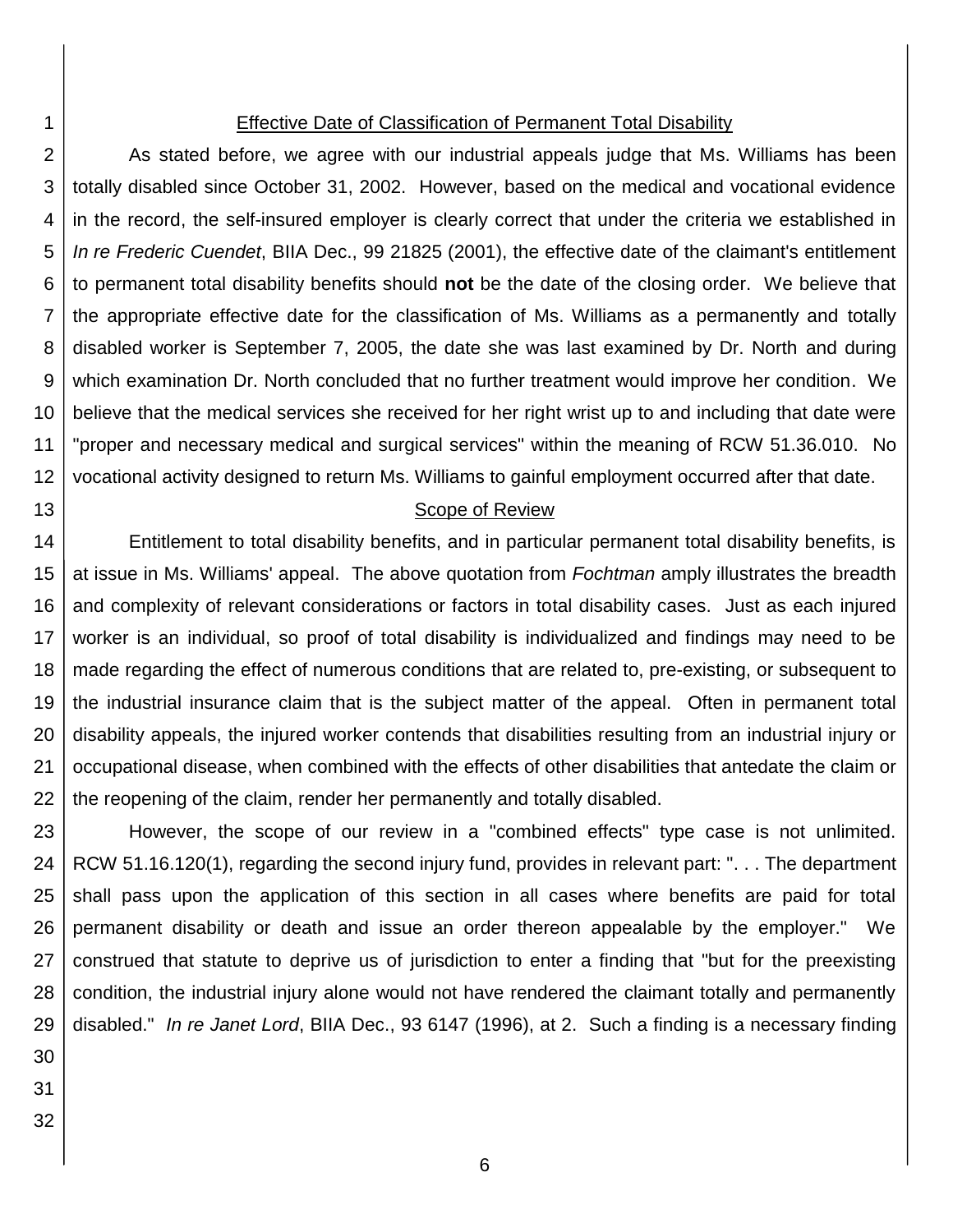1 2 3 4 regarding an employer's entitlement to second injury relief [*Jussila v. Department of Labor & Indus.*, 59 Wn.2d 772 (1962)] and it is not a necessary finding in a permanent total disability appeal. We affirm our holding in *Lord* because the aforementioned "but for" type of finding usurps the Department's jurisdiction as set forth by the Legislature in RCW 51.16.120(1).

5 6 7 8 9 10 11 12 13 14 15 16 There has been some confusion in past orders regarding exactly what findings are prohibited by RCW 51.16.120(1) and *Lord*. The only finding that is prohibited is the "but for" finding referred to above. In particular, we note that *Lord* does not prohibit the use of the word "disability" or "disabilities" when describing the effects of a condition in existence as of the date of injury. Nor does *Lord* prohibit a finding that a condition was symptomatic and disabling as of the date of injury for which the claim was filed. There are many instances when these other types of findings may be necessary findings in a permanent total disability appeal involving multiple conditions. See, for example, *Erickson v. Department of Labor & Indus.*, 48 Wn.2d 458 (1956) and *Allen v. Department of Labor & Indus.*, 30 Wn. App. 693 (1981). We may also use the phrase "combined effects" (or similar phrases such as "in combination with," "considered along side of," or "considered in conjunction with," etc.) in a finding of fact in a permanent total disability appeal, as required to adequately describe our determination regarding a contested issue of fact.

17 18 19 20 21 22 23 24 25 26 27 28 In this appeal, as in *Lord*, the Department did not appear, present evidence, or otherwise participate in the proceedings. We have noted in *In re Shelby McCallum*, BIIA Dec., 00 17408 (2001), that the Department, as the trustee for the second injury fund, has a financial interest in this litigation. This is true not only in regard to the potential for second injury fund relief for the self-insured employer, but also insofar as shifting the effective date of pension backward in time tends to increase the claim costs for which the Department is responsible, while lowering those costs for the self-insured employer. We mention this only to observe that the Department received notice of the filing of an appeal from the parties and from the Board. The opportunity for the Department to participate and be heard in this matter has been afforded to it. Non-participation in this matter is an action that the Department itself has chosen. The fact that the Department has made this choice does not in any way restrict the findings and conclusions we may reach, nor does it prevent the Department from being bound by those findings and conclusions.

- 29
- 30
- 31

32

## **FINDINGS OF FACT**

- 1. The claimant, Mary A. Williams, filed an Application for Benefits with the Department of Labor and Industries on May 15, 2000, in which she alleged an industrial injury to her right wrist occurring on December 6, 1999, while acting in the course of her employment for The Boeing Company. On September 8, 2000, the Department issued an order in
	- 7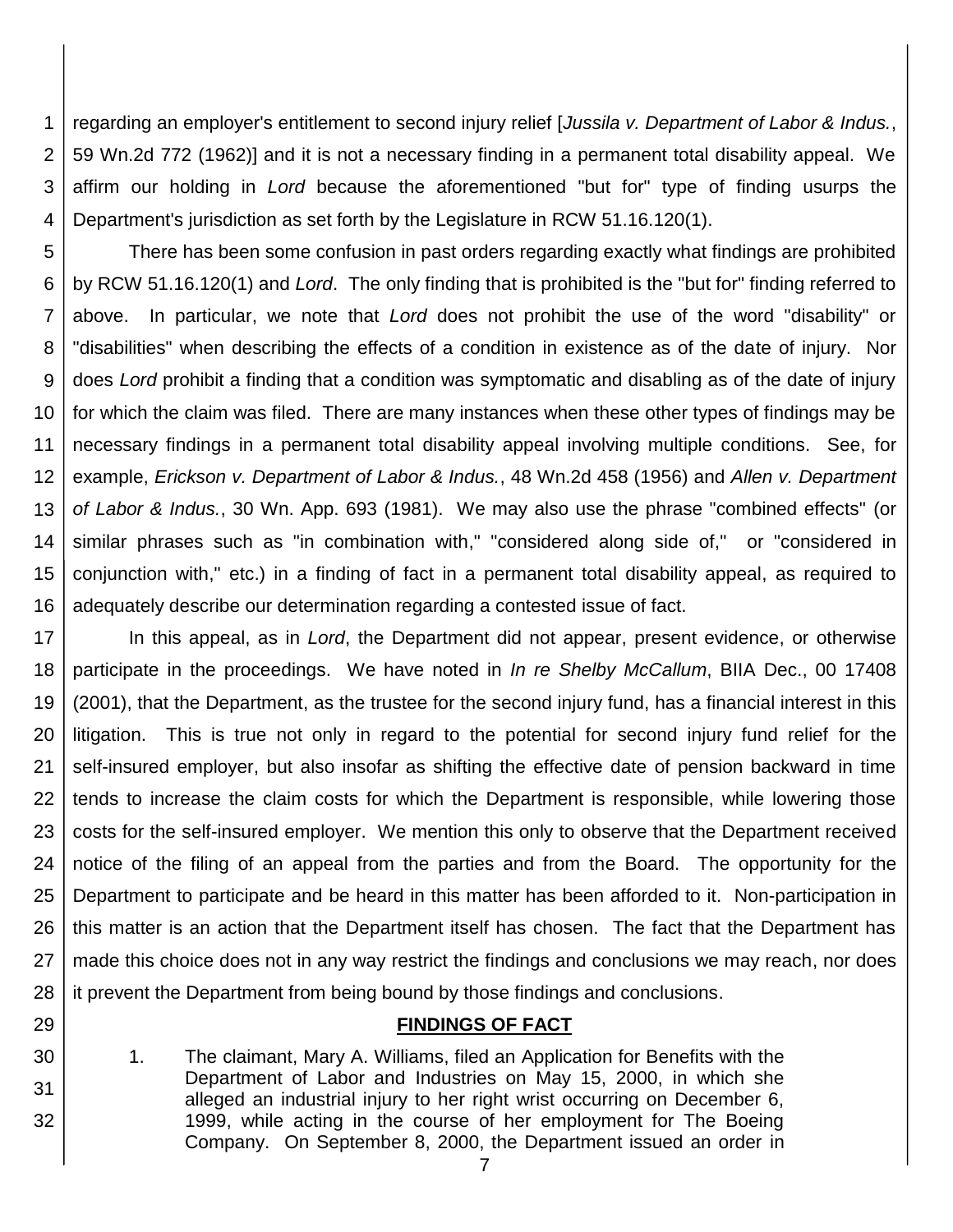which it allowed the claim and directed the self-insured employer to pay benefits as may be indicated.

1

2

3

4

5

6

7

8

9

10

11

12

13

14

15

16

17 18

19

20

21 22

23

24

25

26

27

28

29

30

31

32

On January 17, 2006, the Department issued an order in which it closed the claim with time-loss compensation as paid through October 30, 2002, and directed the self-insured employer to pay the claimant a permanent partial disability award of 4 percent of the amputation value of the right arm at or above the deltoid insertion or by disarticulation at the shoulder.

On January 23, 2006, the claimant filed an appeal from the January 17, 2006 Department order with the Board of Industrial Insurance Appeals. On February 14, 2006, the Board issued an order in which it granted the appeal and assigned it Docket No. 06 10831.

2. Prior to December 6, 1999, the claimant, Mary A. Williams, suffered from several physical conditions that restricted her daily activities. The claimant had a heart condition that limited her ability to exert herself. The claimant had a bilateral knee condition and a back condition that limited her ability to walk, stand, sit, and lift.

The claimant also had undergone bilateral carpal tunnel releases and suffered from regular migraine headaches. Despite these conditions, she was working full-time as an assembler for The Boeing Company as of December 6, 1999, at their Harbour Point facility, which accommodated workers with restrictions.

- 3. On December 6, 1999, the claimant, Mary A. Williams, injured her right wrist on the ulnar side when she was repetitively using a hammer to assemble parts during the course of her employment for The Boeing Company. Findings of the condition on examination included subjective pain, grinding, and clicking on the ulnar side of the wrist with movement, reduced grip strength on the right, and x-ray findings of a bone fragment.
- 4. As of January 16, 2006, Mary A. Williams was 56 years old and a high school graduate. She has taken numerous classes from a variety of sources since then, but has no additional certificates or degrees other than having received a real estate license at some point in the past.
- 5. Since 1985 Mary A. Williams was employed by The Boeing Company as an assembler. She worked a total of 23 years for Boeing. She worked in jewelry sales prior to 1985.
- 6. Mary A. Williams received medical and surgical treatment for right wrist conditions, proximately caused by the December 6, 1999 industrial injury, from Dr. Edward North. This treatment included right wrist surgery performed on October 28, 2004, in which a tear of the triangular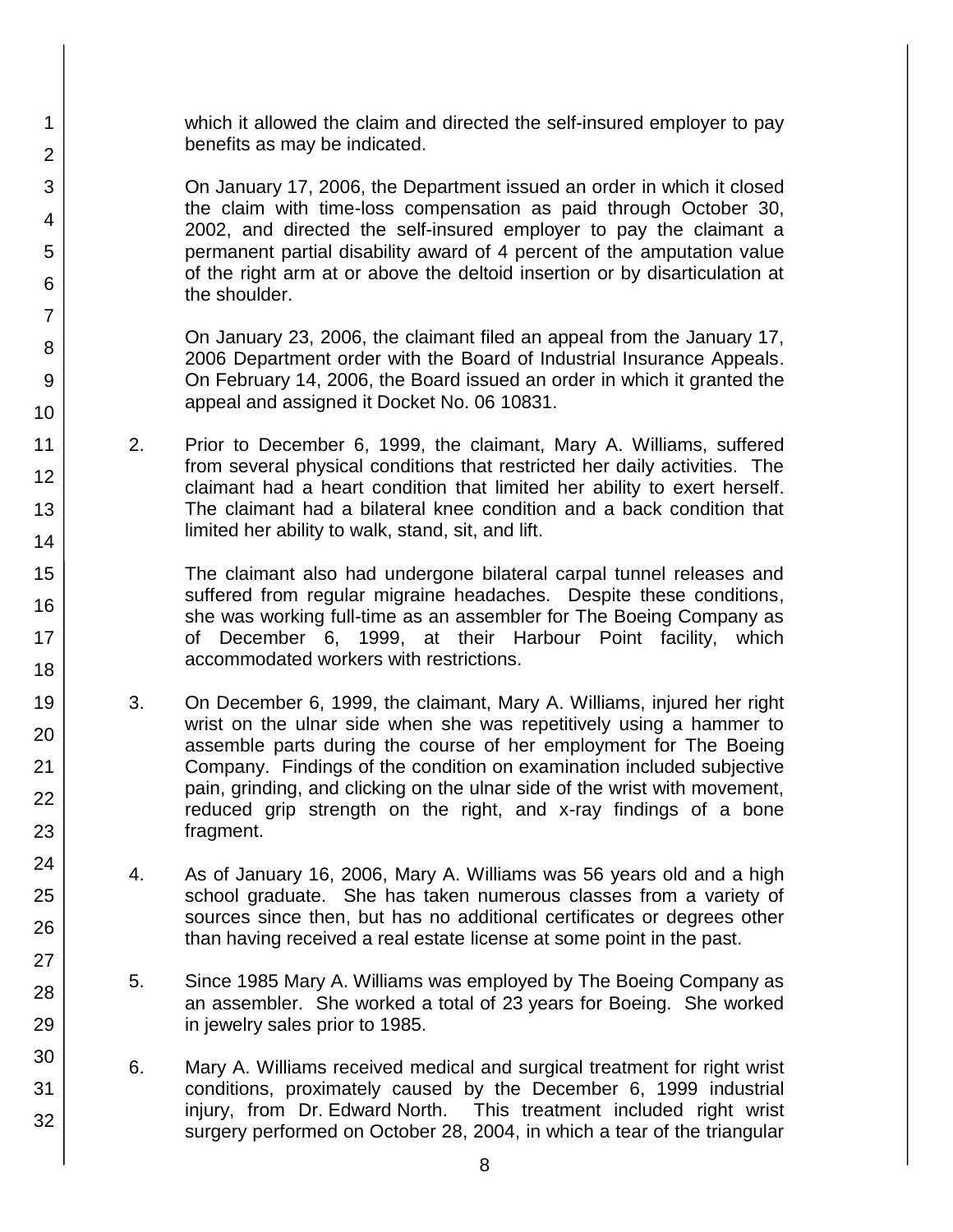fibro cartilage complex and a tear and attenuation of the ulnar carpal ligament were observed and repaired. The claimant's right wrist conditions had not reached maximum medical improvement until September 7, 2005, when Dr. North concluded that no further treatment would improve the wrist.

7. From October 31, 2002 through January 16, 2006, inclusive, the claimant's right wrist condition, proximately caused or aggravated by the industrial injury of December 6, 1999, left her with restrictions, which included no use of vibratory tools or hammers for job tasks, no deviating the right wrist, and no lifting over 25 pounds on an occasional basis.

1

2

3

4

5

6

7

8

9

10

11

12

13

14

15

16

17

18

19

20

21 22

23

24

25

26

27

28

29

30

31

32

- 8. Mary A. Williams was temporarily unable to obtain or perform reasonably continuous gainful employment from October 31, 2002 through September 6, 2005, inclusive, as a proximate result of conditions, proximately caused or aggravated by the industrial injury of December 6, 1999, when considered in conjunction with her age, education, work history, and pre-existing disabilities.
- 9. As of September 7, 2005, Mary A. Williams was permanently unable to obtain or perform reasonably continuous gainful employment as a proximate result of conditions proximately caused or aggravated by the industrial injury of December 6, 1999, when considered in conjunction with her age, education, work history, and pre-existing disabilities.

# **CONCLUSIONS OF LAW**

- 1. The Board of Industrial Insurance Appeals has jurisdiction over the parties to and the subject matter of this appeal.
- 2. The medical and surgical services Mary A. Williams received from Dr. Edward North through September 6, 2005, were proper and necessary treatment under this claim, as contemplated by RCW 51.36.010.
- 3. During the period from October 31, 2002 through September 6, 2005, inclusive, Mary A. Williams was a temporarily totally disabled worker within the meaning of RCW 51.32.090, and therefore entitled to time-loss compensation for this period.
- 4. As of September 7, 2005, Mary A. Williams was a permanently totally disabled worker within the meaning of RCW 51.08.160.
- 5. The order of the Department of Labor and Industries dated January 17, 2006, is incorrect and is reversed. This matter is remanded to the Department with instructions to authorize and direct the self-insured employer to pay for the treatment by Dr. Edward North through September 6, 2005, including the right wrist surgery performed on October 28, 2004; pay the claimant time-loss compensation from